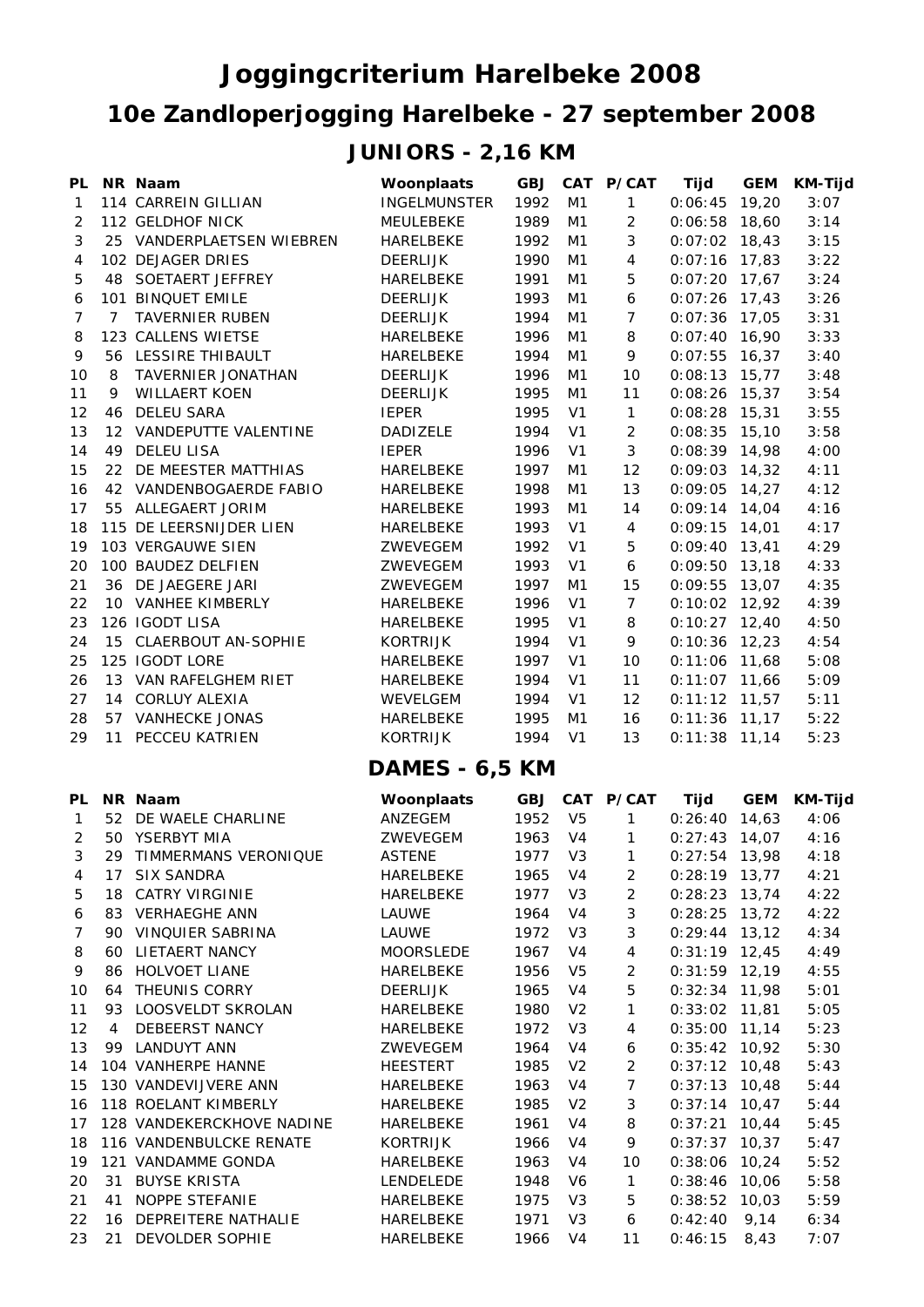## **Joggingcriterium Harelbeke 2008 10e Zandloperjogging Harelbeke - 27 september 2008 HEREN - 10,8 KM**

| PL           |    | NR Naam                     | Woonplaats       | <b>GBJ</b> |                | CAT P/CAT      | Tijd            | <b>GEM</b> | <b>KM-Tijd</b> |
|--------------|----|-----------------------------|------------------|------------|----------------|----------------|-----------------|------------|----------------|
| $\mathbf{1}$ |    | 97 VANHOUTTEGHEM OLIVIER    | LAUWE            | 1973       | M3             | $\mathbf{1}$   | 0:35:21         | 18,33      | 3:16           |
| 2            |    | 66 DEWAELE JOOST            | <b>VICHTE</b>    | 1974       | M3             | $\overline{c}$ | 0:36:18         | 17,85      | 3:22           |
| 3            |    | 111 D'HALLUIN YVES          | <b>KUURNE</b>    | 1969       | M3             | 3              | 0:37:40         | 17,20      | 3:29           |
| 4            | 26 | <b>DETAVERNIER HANS</b>     | <b>OOIGEM</b>    | 1968       | M4             | 1              | 0:38:00         | 17,05      | 3:31           |
| 5            | 44 | <b>VERLEYEN CARLO</b>       | <b>INGOOIGEM</b> | 1964       | M4             | $\overline{2}$ | 0:38:11         | 16,97      | 3:32           |
| 6            | 80 | <b>GOEMAERE KAREL</b>       | LAUWE            | 1979       | M <sub>2</sub> | 1              | 0:38:17         | 16,93      | 3:33           |
| 7            | 95 | <b>DESMET LIEVEN</b>        | <b>KORTRIJK</b>  | 1969       | M3             | 4              | 0:38:38         | 16,77      | 3:35           |
| 8            | 33 | DEBERSAQUES PASCAL          | HARELBEKE        | 1972       | M3             | 5              | 0:38:42         | 16,74      | 3:35           |
| 9            | 96 | <b>CARON GEERT</b>          | <b>KORTRIJK</b>  | 1957       | M <sub>5</sub> | 1              | 0:38:44         | 16,73      | 3:35           |
| 10           |    | 105 SPRUYTTE STEFAAN        | KORTRIJK         | 1974       | M3             | 6              | 0:38:48         | 16,70      | 3:36           |
| 11           | 43 | <b>DESMET BJORN</b>         | <b>KERKHOVE</b>  | 1977       | M3             | $\overline{7}$ | 0:38:55         | 16,65      | 3:36           |
| 12           | 32 | CREUPELANDT FREDERIK        | <b>DEERLIJK</b>  | 1974       | M3             | 8              | 0:39:10         | 16,54      | 3:38           |
| 13           | 53 | LANNOO FRANK                | MEULEBEKE        | 1957       | M <sub>5</sub> | $\overline{c}$ | 0:39:16         | 16,50      | 3:38           |
| 14           | 78 | <b>BUYSSENS YVES</b>        | LAUWE            | 1968       | M4             | 3              | 0:39:40         | 16,34      | 3:40           |
| 15           | 68 | <b>MEZIERES SERGE</b>       | <b>GULLEGEM</b>  | 1960       | M4             | 4              | 0:39:42         | 16,32      | 3:41           |
| 16           |    | 124 CALLENS WIM             | HARELBEKE        | 1966       | M4             | 5              | 0:40:07         | 16,15      | 3:43           |
| 17           |    | 110 DE VOGELAERE JORIS      | WAREGEM          | 1962       | M4             | 6              | 0:40:12         | 16, 12     | 3:43           |
| 18           | 67 | <b>DECLERCQ JESSE</b>       | LAUWE            | 1974       | M3             | 9              | $0:40:19$ 16,07 |            | 3:44           |
| 19           | 28 | ROGGE JOHAN                 | ZWALM            | 1944       | M6             | $\mathbf{1}$   | 0:40:20         | 16,07      | 3:44           |
| 20           | 24 | <b>BRUNEEL NICK</b>         | <b>KORTRIJK</b>  | 1969       | M3             | 10             | 0:40:21         | 16,06      | 3:44           |
| 21           |    | 62 VANDEPUTTE JAN           | <b>MOORSLEDE</b> | 1964       | M4             | $\overline{7}$ | 0:40:28         | 16,01      | 3:45           |
| 22           |    | 91 VANDUYNSLAGER KAREL      | ST-DENYS         | 1970       | M <sub>3</sub> | 11             | 0:40:40         | 15,93      | 3:46           |
| 23           |    | 134 VANNESTE JOHN           | HARELBEKE        | 1962       | M4             | 8              | $0:41:14$ 15,72 |            | 3:49           |
| 24           |    | 47 RYSMAN JOHAN             | DESSELGEM        | 1954       | M <sub>5</sub> | 3              | $0:41:27$ 15,63 |            | 3:50           |
| 25           |    | 107 TREMMERIE GEOFFREY      | HARELBEKE        | 1984       | M <sub>2</sub> | $\overline{2}$ | 0:41:37         | 15,57      | 3:51           |
| 26           | 1  | <b>COSSEMENT STEVEN</b>     | HARELBEKE        | 1974       | M <sub>3</sub> | 12             | 0:41:40         | 15,55      | 3:51           |
| 27           |    | 106 GHEYSEN POL             | DADIZELE         | 1966       | M4             | 9              | 0:41:47         | 15,51      | 3:52           |
| 28           |    | 113 BOSSUYT THIJS           | HARELBEKE        | 1987       | M <sub>2</sub> | 3              | 0:42:00         | 15,43      | 3:53           |
| 29           | 85 | RUBRECHT RUDI               | AVELGEM          | 1961       | M4             | 10             | 0:42:12         | 15,36      | 3:54           |
| 30           | 58 | MERLEVEDE WIM               | <b>VICHTE</b>    | 1971       | M3             | 13             | 0:42:15         | 15,34      | 3:55           |
| 31           | 30 | <b>MESSELY GEERT</b>        | WAREGEM          | 1951       | M <sub>5</sub> | 4              | 0:42:34         | 15,22      | 3:56           |
| 32           | 74 | DECLERCQ LUC                | ANZEGEM          | 1963       | M4             | 11             | 0:42:48         | 15,14      | 3:58           |
| 33           |    | <b>141 DERYCKERE DIETER</b> | HARELBEKE        | 1985       | M <sub>2</sub> | $\overline{4}$ | $0:42:54$ 15,10 |            | 3:58           |
| 34           |    | 98 VAN THUYNE DIRK          | <b>ZULTE</b>     | 1969       | M3             | 14             | 0:42:56 15,09   |            | 3:59           |
| 35           |    | 51 CANNIERE STEFAAN         | <b>BISSEGEM</b>  | 1965       | M4             | 12             | $0:43:00$ 15,07 |            | 3:59           |
| 36           |    | 122 DANNEELS TOM            | <b>OLSENE</b>    | 1971       | M3             | 15             | $0:43:10$ 15,01 |            | 4:00           |
| 37           |    | 117 CHRISTIAENS JOHAN       | HARELBEKE        | 1960       | M4             | 13             | $0:43:15$ 14,98 |            | 4:00           |
| 38           |    | 120 ROELANDTS GEERT         | <b>HEULE</b>     | 1970       | M3             | 16             | $0:43:22$ 14,94 |            | 4:01           |
| 39           |    | 127 DECLERCQ WIM            | HARELBEKE        | 1962       | M4             | 14             | $0:43:30$ 14,90 |            | 4:02           |
| 40           |    | 88 SOREYN FILIP             | LAUWE            | 1961       | M4             | 15             | $0:43:56$ 14,75 |            | 4:04           |
| 41           | 81 | <b>BOSSUYT PETER</b>        | WEVELGEM         | 1973       | M3             | 17             | $0:43:57$ 14,74 |            | 4:04           |
| 42           |    | 129 BLONDEEL FREDDY         | HARELBEKE        | 1961       | M4             | 16             | $0:44:10$ 14,67 |            | 4:05           |
| 43           |    | 82 SOENEN ANDY              | MENEN-LAUWE      | 1970       | M3             | 18             | $0:44:17$ 14,63 |            | 4:06           |
| 44           | 39 | CARLIER KURT                | HARELBEKE        | 1971       | M3             | 19             | 0:44:23         | 14,60      | 4:07           |
| 45           | 54 | <b>DELABIE WIM</b>          | <b>KORTRIJK</b>  | 1969       | M3             | 20             | $0:44:29$ 14,57 |            | 4:07           |
| 46           |    | 59 VANBEVEREN CAMIEL        | <b>HOUTHULST</b> | 1947       | M6             | 2              | $0:44:50$ 14,45 |            | 4:09           |
| 47           | 45 | VAN LOMMEL ALAIN            | <b>WERVIK</b>    | 1951       | M5             | 5              | $0:45:08$ 14,36 |            | 4:11           |
| 48           | 71 | ALLEGAERT JOHAN             | HARELBEKE        | 1964       | M4             | 17             | $0:45:25$ 14,27 |            | 4:12           |
| 49           | 40 | <b>MANHAEVE BENGI</b>       | <b>OOIGEM</b>    | 1982       | M <sub>2</sub> | 5              | $0:45:42$ 14,18 |            | 4:14           |
| 50           |    | 69 VERCAEMST KRISTOF        | KORTRIJK         | 1962       | M4             | 18             | $0:46:00$ 14,09 |            | 4:16           |
| 51           |    | 92 DESTOOP DETLEV           | HARELBEKE        | 1982       | M <sub>2</sub> | 6              | $0:46:03$ 14,07 |            | 4:16           |